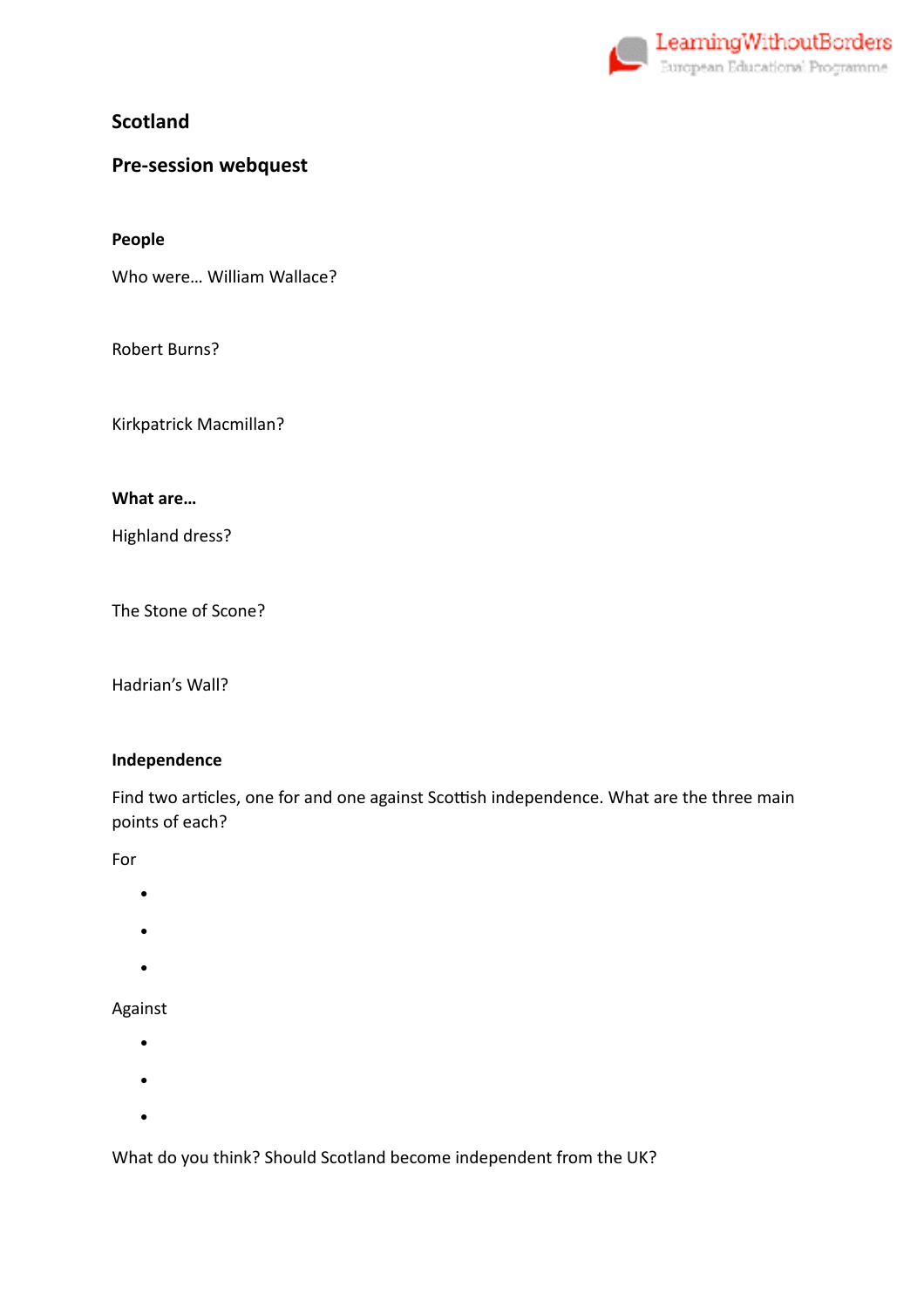

## **Scotland**

**Post-session comprehension** 

#### **Traditional Dress**

#### **Label the parts of Scottish dress:**

- Sgian-dubh
- Ghillie Brogues
- Sporrin
- Tartan Kilt



#### **Highland Games**

As well as the "heavy events", name two other parts of the Highland Games

- •
- •

What is the aim of the "caber toss"?

- a) To throw the stick as high as possible
- b) To make the stick land at "12 o'clock"
- c) To make the stick turn 360 degrees

#### **Cuisine**

What type of food should you read a poem to on Burns' Night?

- Haggis
- Irn Bru
- Neeps and Tatties

## **Inventions**

Which of these was not a Scottish invention?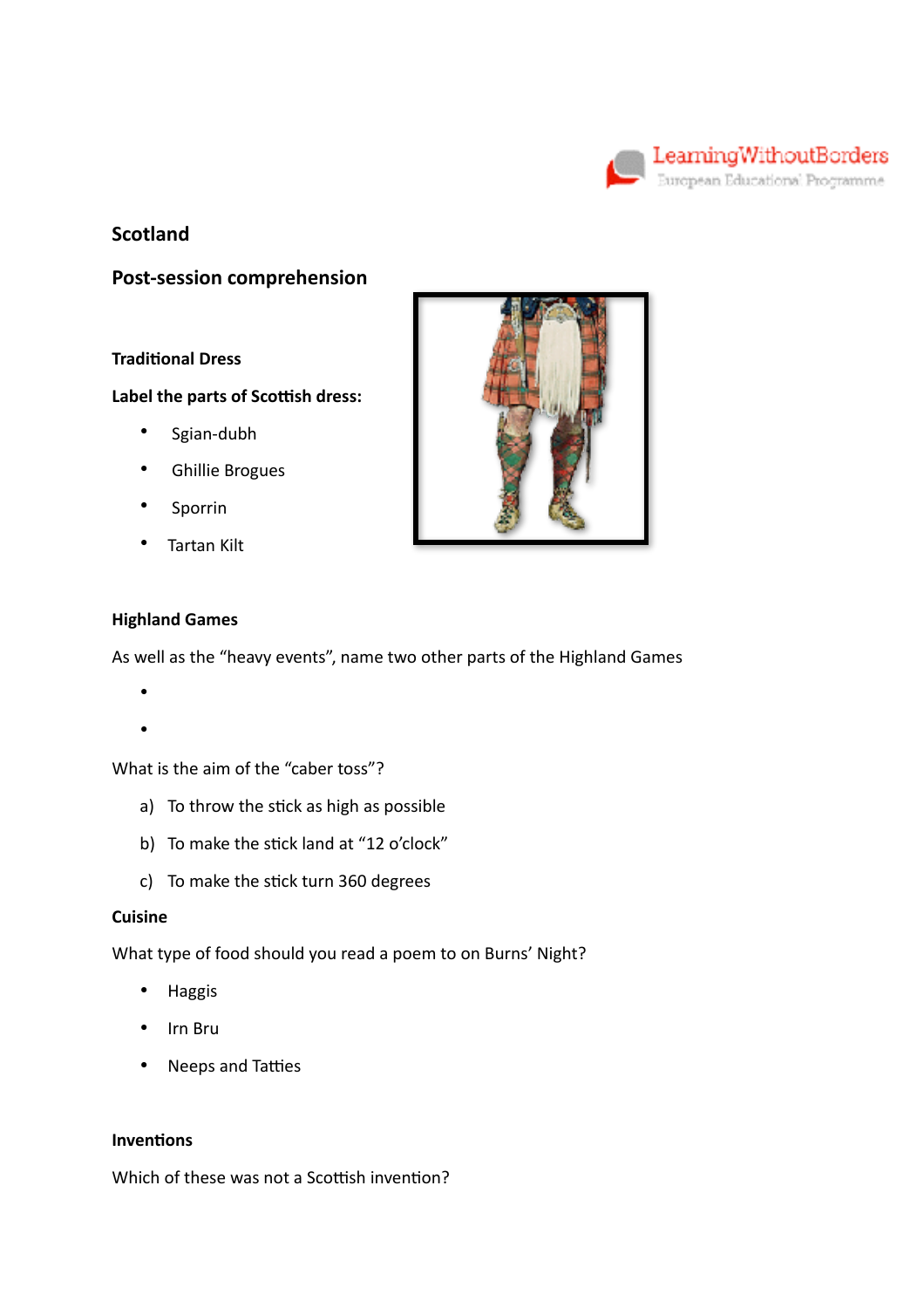- Television
- The lightbulb
- The telephone
- **Antibiotics**



## **Scotland**

## **Reading comprehension (higher)**

#### **Read the article below and answer the questions.**

He's always the first to arrive in the morning – and the last to leave.

He's always picked to answer the teacher's questions and he's always – without fail – top of the class. Aron Anderson is the only pupil at Skerries Community School, on the tiny Scottish island of Out Skerries, During the school day he has two classrooms, a craft room, music room and a library all to himself. And at break, he has the entire playground with its slides, swings and basketball court. One problem, of course, is that although he loves football, there are no other pupils for him to play with.

Last week Aron told us that, although sometimes he wished there were more children nearby, he had plenty to keep him busy and definitely wouldn't want to leave the island. He said: 'It is quite weird sometimes – not having anyone else at school. But I like this island. I can ride around and explore on my bike; in summer I can swim in the sea and jump off the pier.'

Until the beginning of the new school year there were other pupils at the primary, and Aron's mother Denise is concerned that he may become lonely. She says: 'This is going to be his first winter as the only pupil so it's hard to tell how it will be for him. I do feel sorry for Aron being all by himself at school – but he really is happy. Spending a lot of time with adults has made him quite grown-up, but he does enjoy trips to the mainland to meet other children.'

The island of Out Skerries, which has a population of 70 and covers only two square miles, is one of the most eastern of the Shetland Isles. The nearest town is the Shetland capital of Lerwick, which is two-and-a-half hours away by ferry. The island is 805 miles north of London and 386 miles north of Edinburgh.

All the older pupils who were at the school now go to highschool on the mainland, meaning they only return home for holidays and weekends – if the weather is good enough.

A typical day begins with a two-minute cycle ride from home to the school, a single-storey modern building on top of a hill that, like most things on Out Skerries, overlooks the sea. There is no register, but at the school gates he is welcomed by his teacher, Jean Harlow. In class he learns maths, English, science, cookery and crafts. Without any other classmates, PE lessons are a non-starter. Instead, Aron and his teacher go for a mile- long walk every day – picking up interesting objects as they go. On one occasion, Mrs Harlow made Aron his very own obstacle course in the school playground – which she joined in with to keep him company. Aron almost never gets into trouble at school – although he said: 'I sometimes get told off for daydreaming.'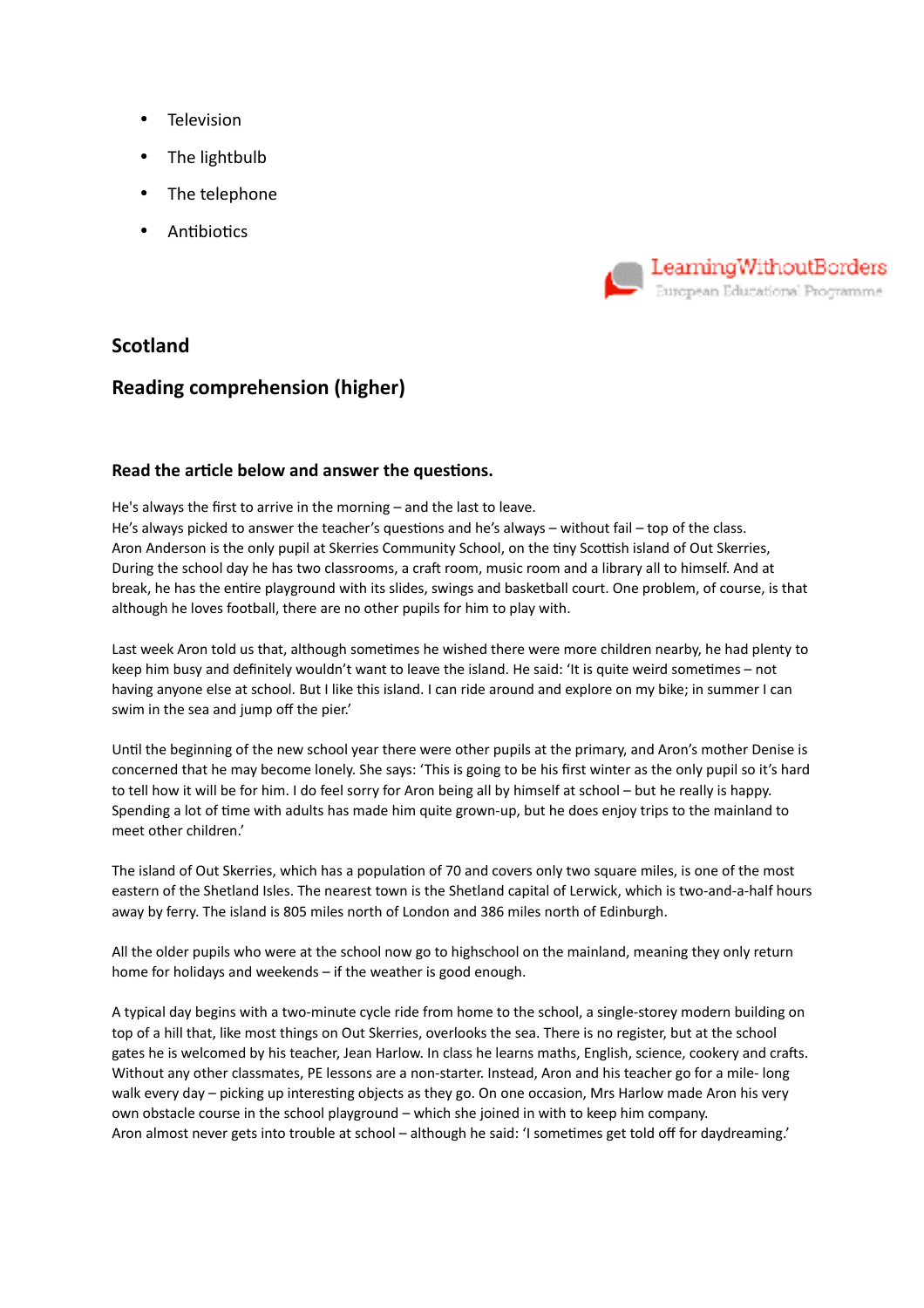In recent years the island has seen the closure of its secondary school and salmon farm – prompting many families to leave.

Mum Denise said: 'I just wish we could go back ten years. There were lots of children – and the older children used to help the younger ones at school. It would be lovely to have some more families here. And if any did decide to come, there is already a ten-year-old here for their children to play with.'

- 1. Was Aron always the only pupil at his school?
- 2. What are the differences between Aron's school and yours?
- 3. How does Aron feel about his situation?
- 4. Would you like to be the only pupil at your school? What do you think would be thout Borders handle be than it is now? better or worse than it is now?

### **Scotland**

### **Reading comprehension (lower)**

#### Read the article below and answer the questions.

He's always the first to arrive in the morning – and the last to leave.

The teacher always chooses him to answer questions and he's the best in his school.

Aron Anderson is the only pupil at Skerries Community School, on the tiny Scottish island of Out Skerries. He has the entire playground to himself, with its slides, swings and basketball court. But one problem is that although he loves football, there are no other pupils to play with.

Last week Aron said that, although sometimes he wishes there were more children, he has a lot to do and definitely wouldn't want to leave the island. He said: 'It is quite strange sometimes – not having anyone else at school. But I like this island. I can ride and explore on my bike and in summer I can swim in the sea.

Until this year there were other pupils at the school, and Aron's mother Denise is worried that he might become lonely. She says: 'This is his first winter as the only pupil so it's hard to know what it will be like. I do feel bad for Aron – but he really is happy. He spends a lot of time with adults, but he also enjoys trips to the mainland to meet other children.'

The island, which has 70 people and is two miles big, is one of the Shetland Isles. The nearest town is the Shetland capital of Lerwick, which is two-and-a-half hours away by boat. The island is 805 miles north of London and 386 miles north of Edinburgh.

All the older pupils who were at the school now go to highschool in Lerwick, meaning they only come home for holidays and weekends – if the weather is good enough.

A typical day begins with a two-minute bicycle ride from home to the school, a small, modern building on top of a hill next to the sea. At the school gates he is welcomed by his teacher, Jean Harlow. In class he learns maths, English, science, cookery and art. Aron doesn't have PE lessons. Instead, he and his teacher go for a long walk every day – picking up interesting objects as they go. Once, Mrs Harlow made Aron his very own obstacle course in the school playground – which she joined in with to keep him company. Aron rarely gets into trouble at school – although he said: 'I sometimes get told off for daydreaming.'